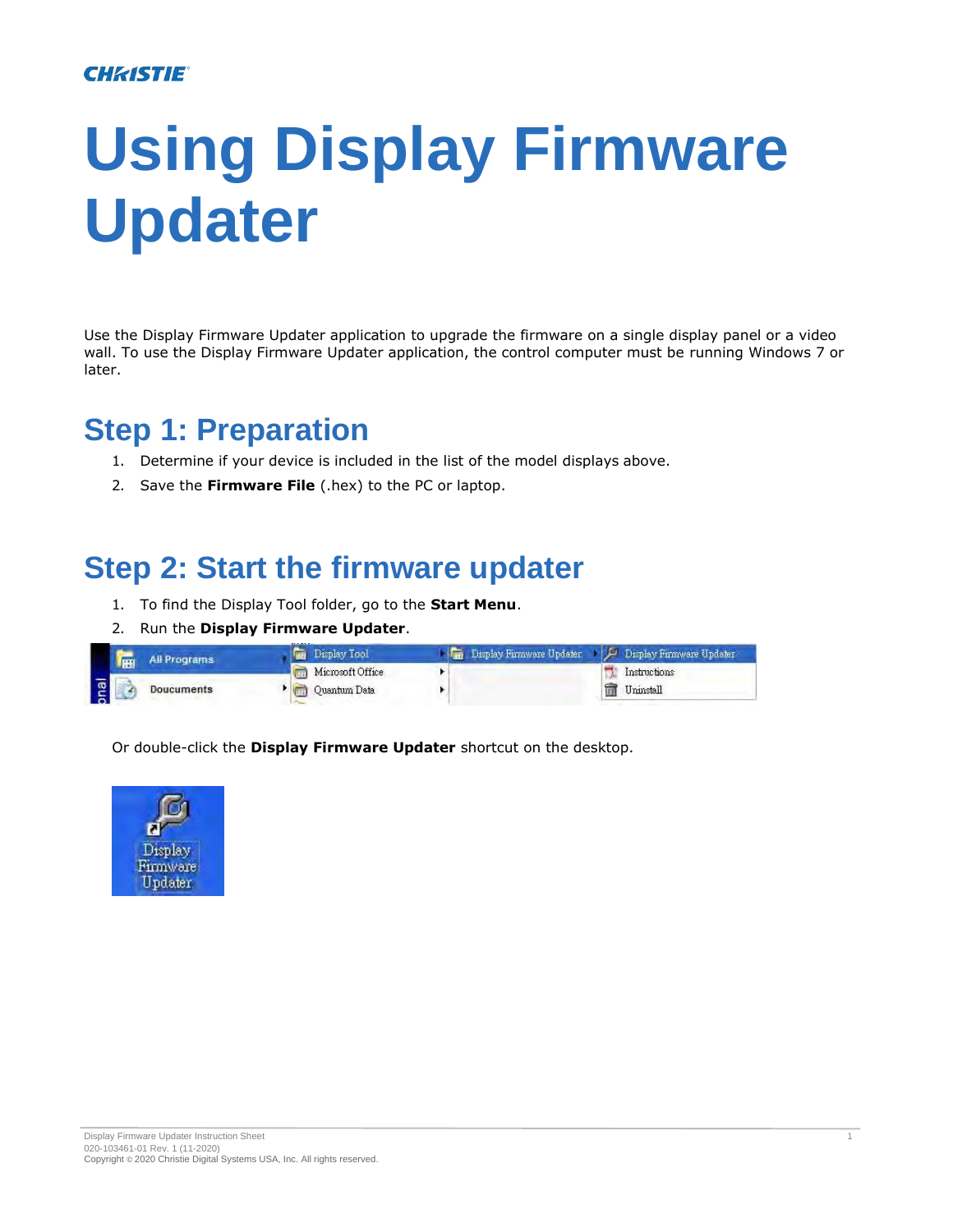### **CHRISTIE**®

# **Step 3: Select the firmware file (.hex or .bin)**

- 1. Select the **Firmware File** and **Communication Port**.
- 2. Select the firmware file.

It shows the firmware version and released date.

3. Click **Next**.



**Notice.** Some display models may support the Ethernet, the Ethernet COM port or Turbo Mode. If using the Ethernet COM Port, select **Ethernet VCOM**. **Turbo Mode** is the high-speed baud rate (409600bps) mode and it can speed up the process of firmware download.

| Display Firmware Updater                   | $\times$                                                                                                                              |
|--------------------------------------------|---------------------------------------------------------------------------------------------------------------------------------------|
|                                            | <b>Welcome To the Display Firmware Updater</b>                                                                                        |
| <b></b> ∛ Welcome                          | Configurations                                                                                                                        |
| <b>Connect Display</b><br>to power         | Select Firmware File (*.hex or *.bin):<br>C:\Users\admin\Desktop\Setup_DisplayFirmwareUpdater_V214_2 Browse                           |
| <b>Connect Display</b><br>to this computer | <b>Select Communication Port:</b><br>C Ethernet                                                                                       |
| Ready to update<br>Display                 | C RS232<br>Port: COM7 $\blacktriangleright$ <b>Ethernet VCOM El Turbo Mode</b>                                                        |
| <b>Updating Display</b>                    | This wizard will update the firmware of your display to:<br>- Model Name: UHD654-X-HR                                                 |
| <b>Results</b>                             | - Firmware version: V1.01<br>- Released Date: October 22, 2019<br>- File Name: Scaler UHD654-X-HR V101.bin<br>Click Next to continue. |
|                                            |                                                                                                                                       |
| About                                      | <back<br>Next<br/>Exit</back<br>                                                                                                      |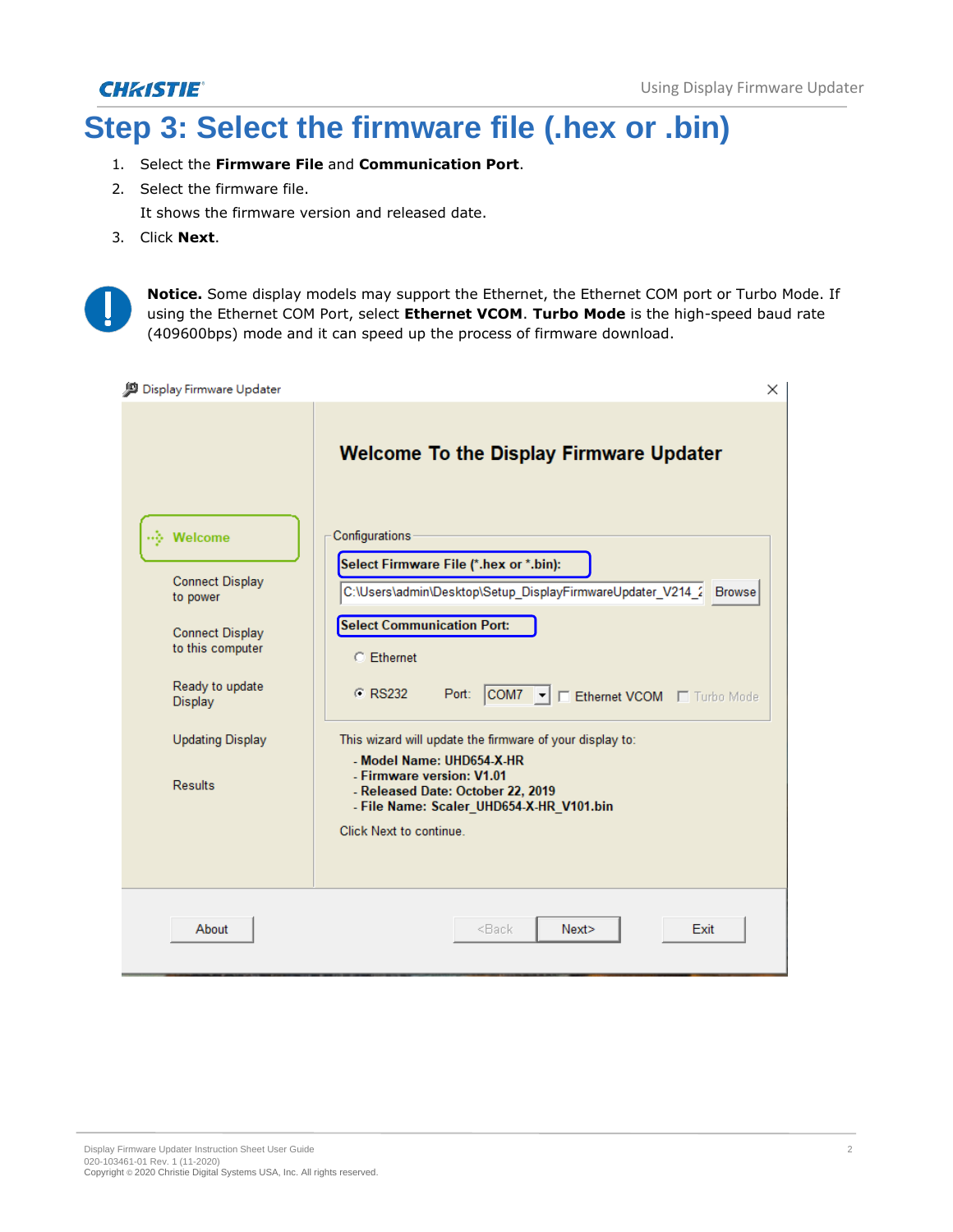**CHRISTIE** 

### **Step 4. Connect a power cord**

- 1. Connect the display's power cord to a live electrical outlet.
- 2. Turn on the power switch.
- 3. Power on the display.
- 4. Click **Next**.

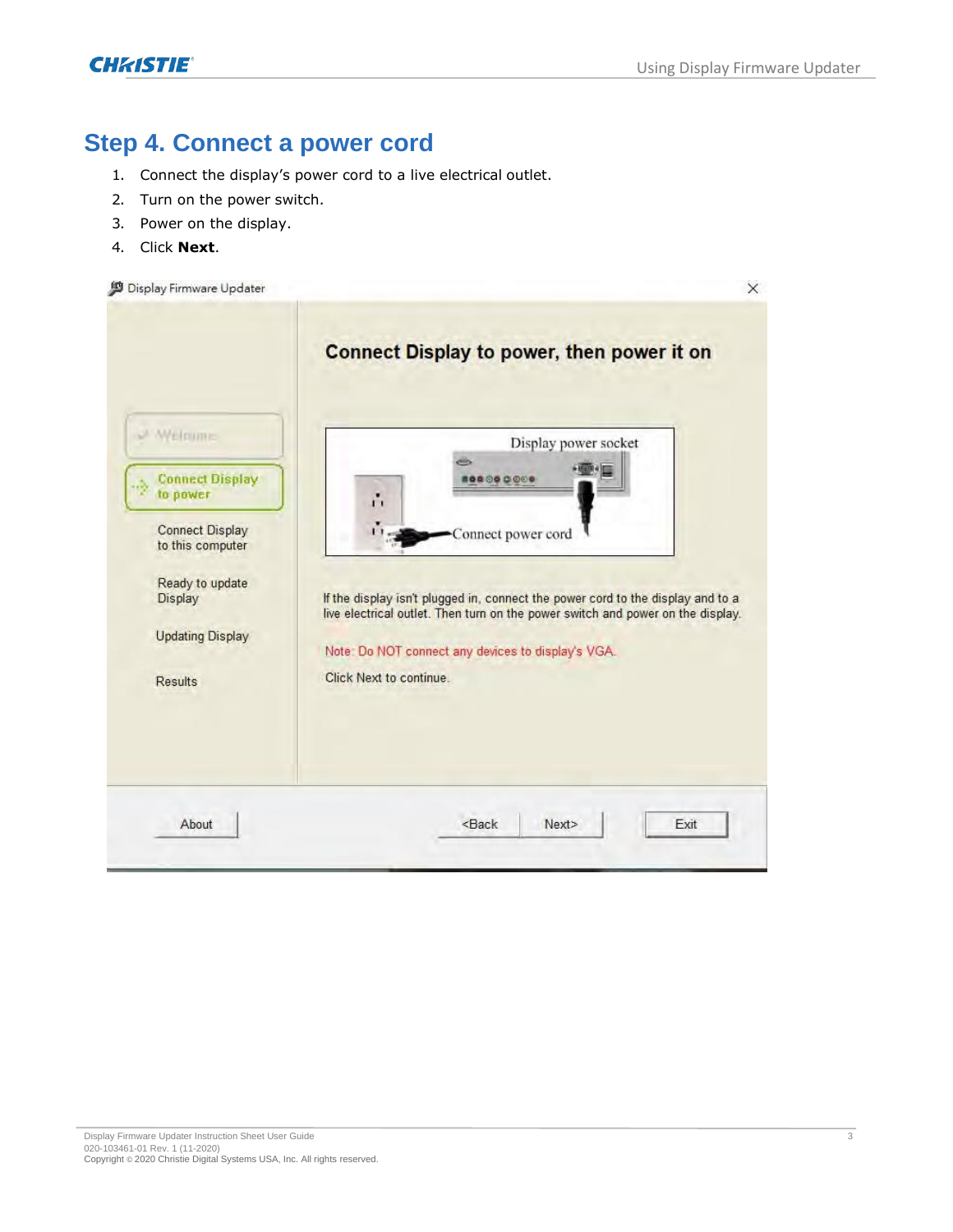### **Step 5. Connect a RS232 or a network cable**

1. If the communication port is RS232, connect the RS232 cable between your computer and the display.

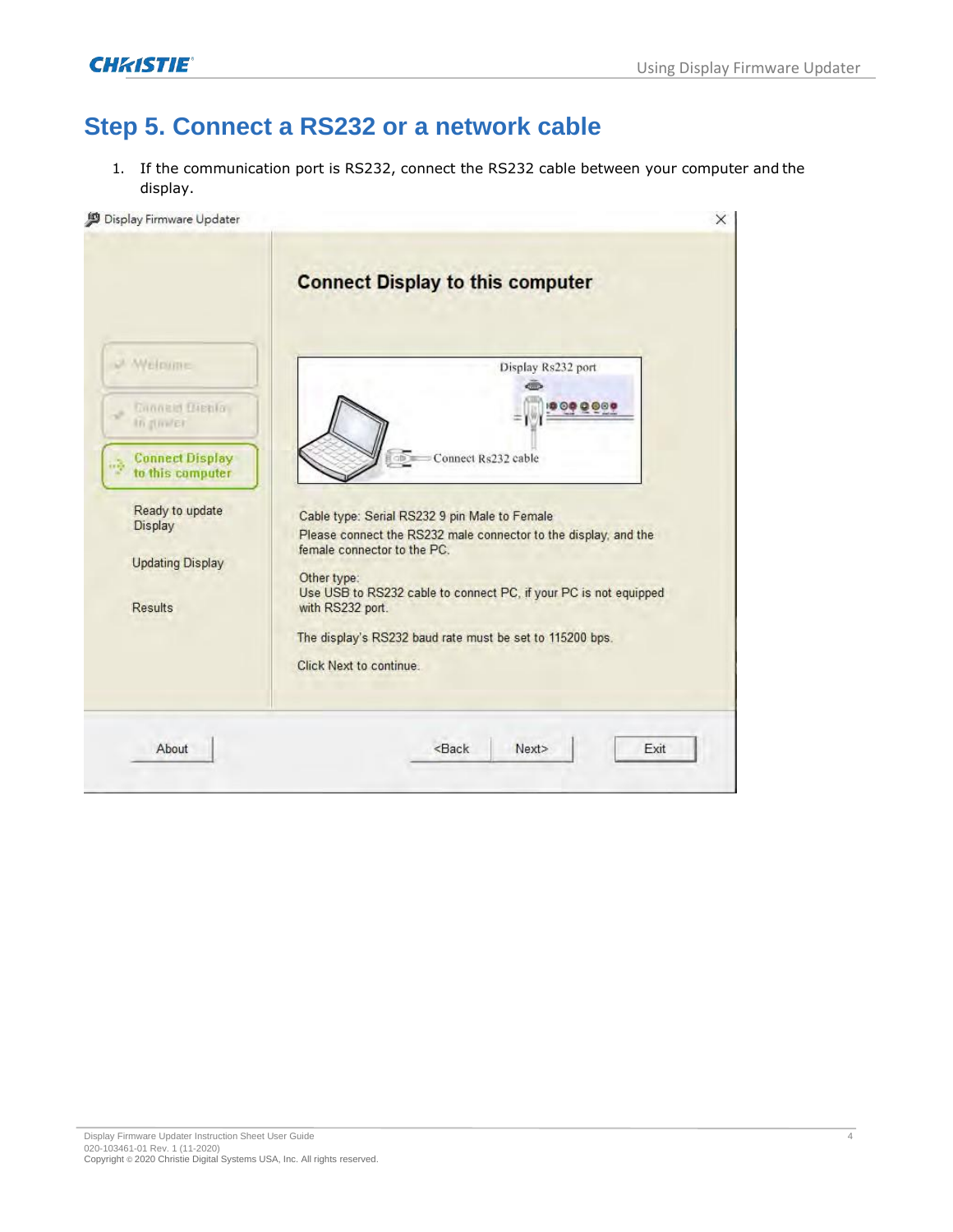

- 2. If the communication port is Ethernet, connect the network cable to your computer and the display.
- 3. Set the display's IP address correctly.
- 4. Click on **Next**.

| Display Firmware Updater                          | ×                                                       |
|---------------------------------------------------|---------------------------------------------------------|
|                                                   | <b>Connect Display to this computer</b>                 |
| Wallame                                           | <b>Display Ethernet Port</b>                            |
| Lonneel Elisplay<br>Impanien                      | $0.000000$                                              |
| <b>Connect Display</b><br>1.3<br>to this computer | <b>Ethernet</b>                                         |
| Ready to update<br>Display                        | Plase connect the computer and display to the ethernet. |
| <b>Updating Display</b>                           | IP Address of display: 192.168.2.1                      |
| Results                                           |                                                         |
|                                                   | Click Next to continue.                                 |
|                                                   |                                                         |
| About                                             | $<$ Back<br>Exit<br>Next>                               |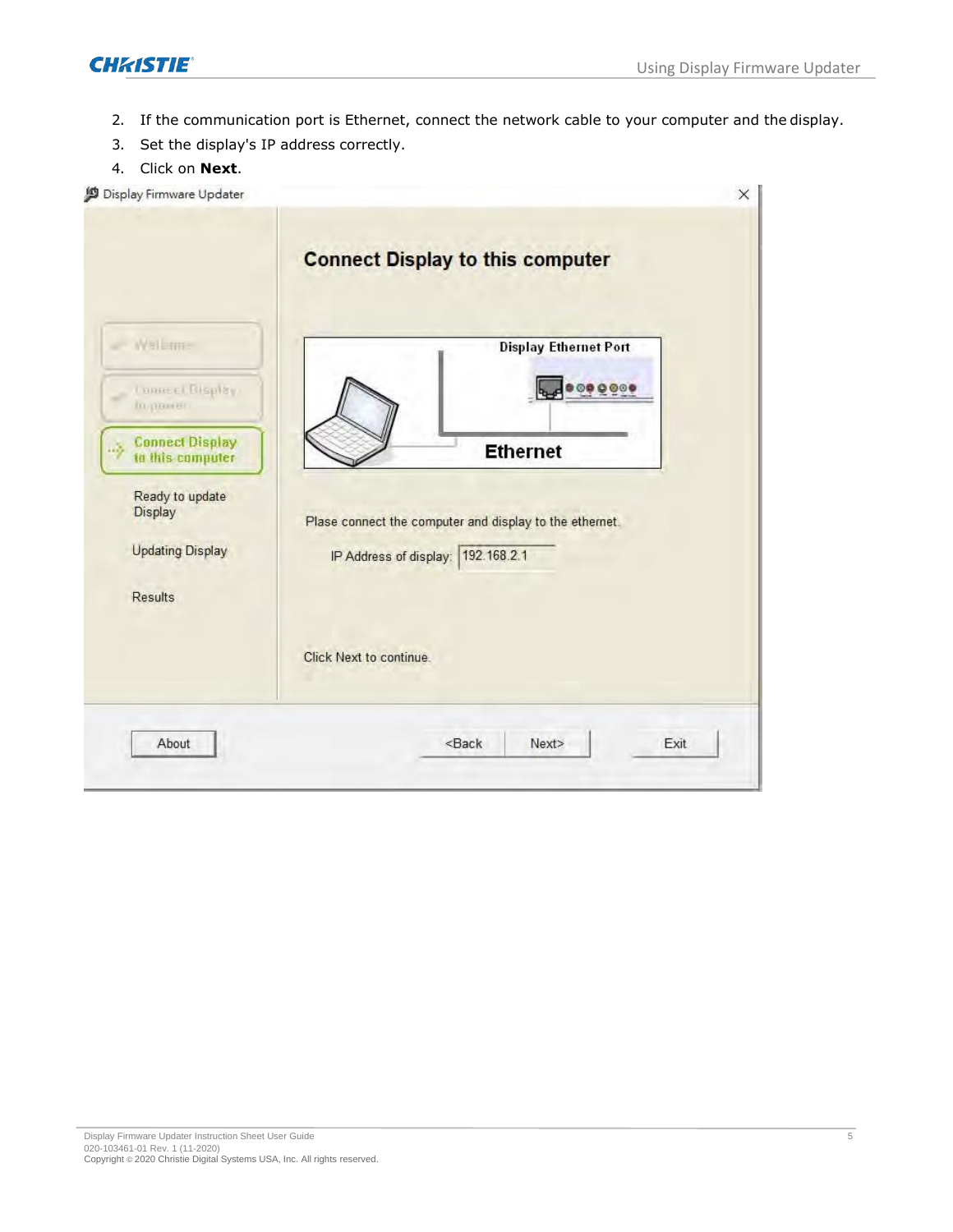### **Step 6. Detect the display**

The progress bar is shown while the firmware updater searches for the display.

- 1. When searching is finished, click **Next**.
	- If no display was detected, refer the Troubleshooting section.

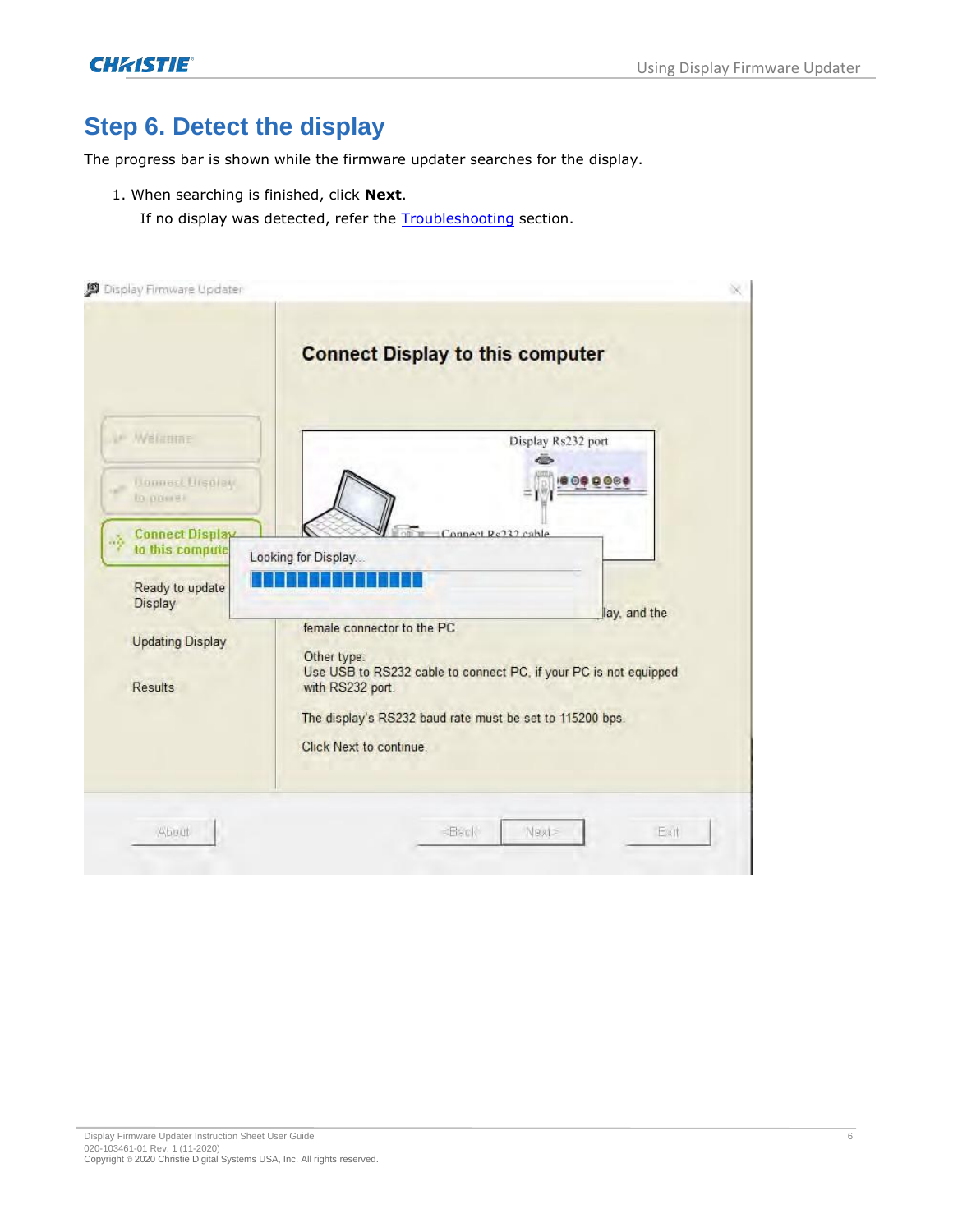X

# **Step 7. Ready to update**

The firmware updater is ready to update the display firmware.

- 1. To update the firmware, select a display or all displays.
- 2. To start the update, click **Next**.

#### Display Firmware Updater

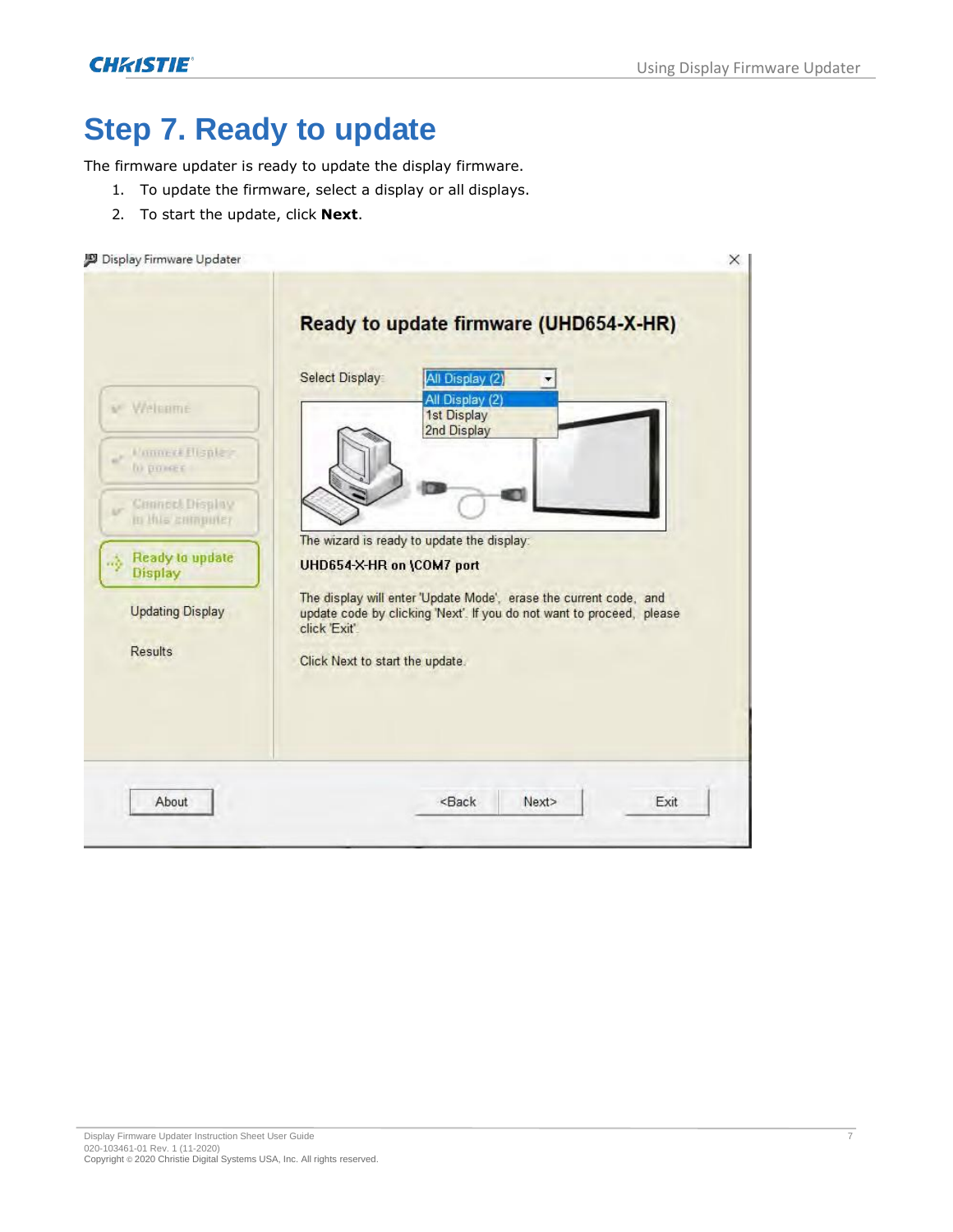# **Step 8**. **Updating the display firmware**

The progress bar shows status during the update process, which takes several minutes.



**Notice.** During the update, do not start or exit any programs on your computer, do not connect or disconnect any cords or cables, and do not try to use the display's keypad or remote.

| Display Firmware Updater                            | $\times$                                                                                                      |  |  |
|-----------------------------------------------------|---------------------------------------------------------------------------------------------------------------|--|--|
|                                                     | Updating firmware (UHD654-X-HR, All 2)<br>Displays)                                                           |  |  |
| $\mathcal V$ Welcome                                | Installing firmware to display :<br>UHD654-X-HR on \COM7 port                                                 |  |  |
| <b>Connect Display</b><br>$\mathcal{A}$<br>to power | This may take several minutes, please wait<br>Downloading Firmware File                                       |  |  |
| <b>Connect Display</b><br>S<br>to this computer     |                                                                                                               |  |  |
| Ready to update<br><b>Display</b>                   | During the update:<br>- Don't start or exit any programs on the computer                                      |  |  |
| Updating Display                                    | - Don't turn off the display or computer<br>- Don't connect or disconnect anything on the computer or display |  |  |
| <b>Results</b>                                      |                                                                                                               |  |  |
|                                                     |                                                                                                               |  |  |
| About                                               | <back<br>Next&gt;<br/>Exit</back<br>                                                                          |  |  |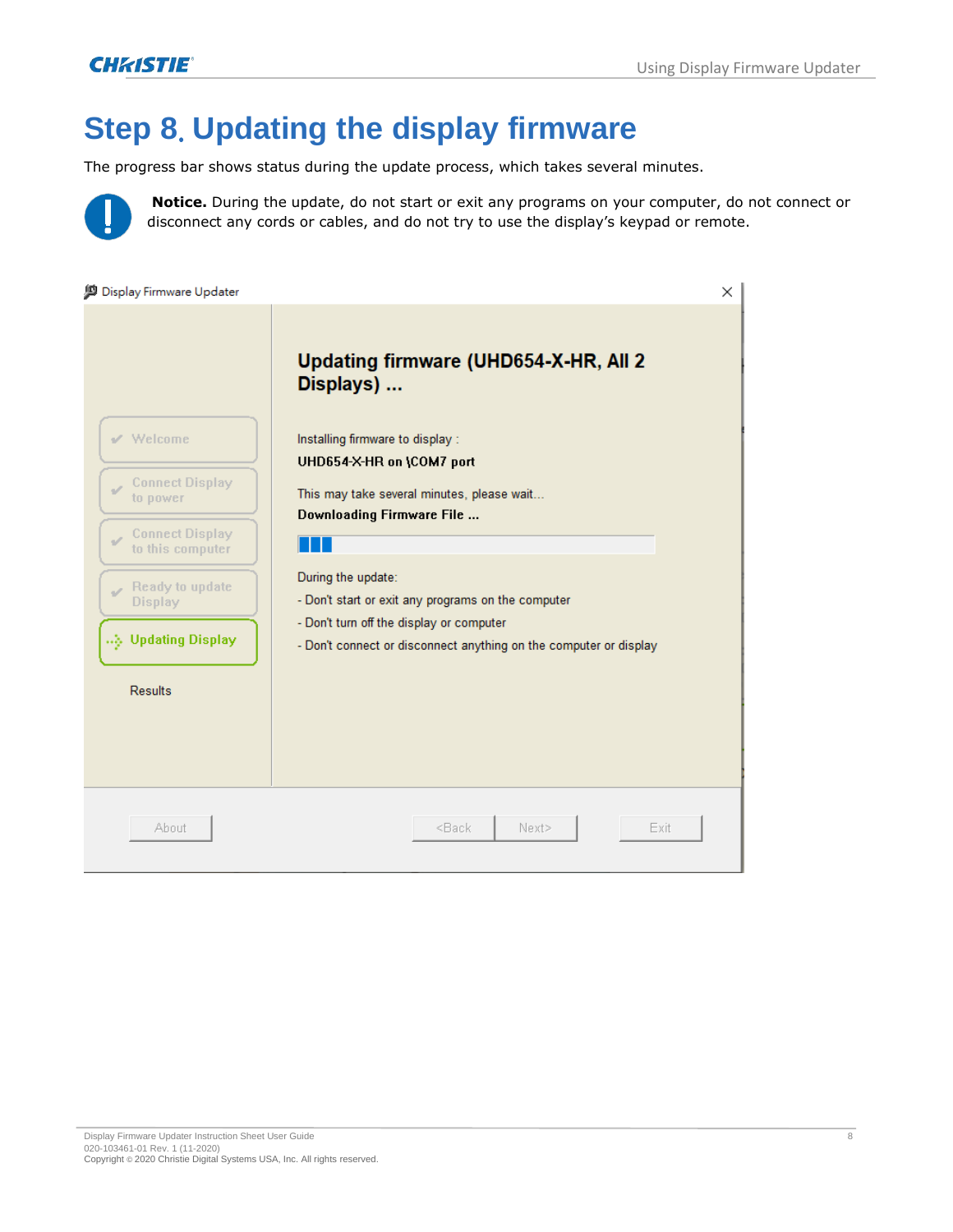**CHRISTIE** 

# **Step 9. Display update successful**

When the update is finished, the Update successful message is shown.

- 1. Disconnect the RS232 or network cable.
- 2. To exit the firmware updater, click **Exit**.

| Display Firmware Updater                            |                                                                                                                                                      | × |
|-----------------------------------------------------|------------------------------------------------------------------------------------------------------------------------------------------------------|---|
|                                                     | <b>Firmware update successful</b>                                                                                                                    |   |
| $\vee$ Welcome                                      | Your display has been updated to:                                                                                                                    |   |
| <b>Connect Display</b><br>to power                  | - Model Name: UHD654-X-HR<br>- Firmware version: V1.01<br>- Released Date: October 22, 2019<br>- File Name: Scaler_UHD654-X-HR_V101.bin              |   |
| <b>Connect Display</b><br>$\mathcal{A}$<br>to power |                                                                                                                                                      |   |
| Ready to update<br>s<br><b>Display</b>              |                                                                                                                                                      |   |
| Updating Display                                    |                                                                                                                                                      |   |
| $\overrightarrow{}$ Results                         | Click Exit to exit this wizard (after exiting you can<br>disconnect RS232 and power off the display if needed).<br>Click Back to restart the update. |   |
|                                                     |                                                                                                                                                      |   |
| About                                               | $Back$<br>Next><br>Exit                                                                                                                              |   |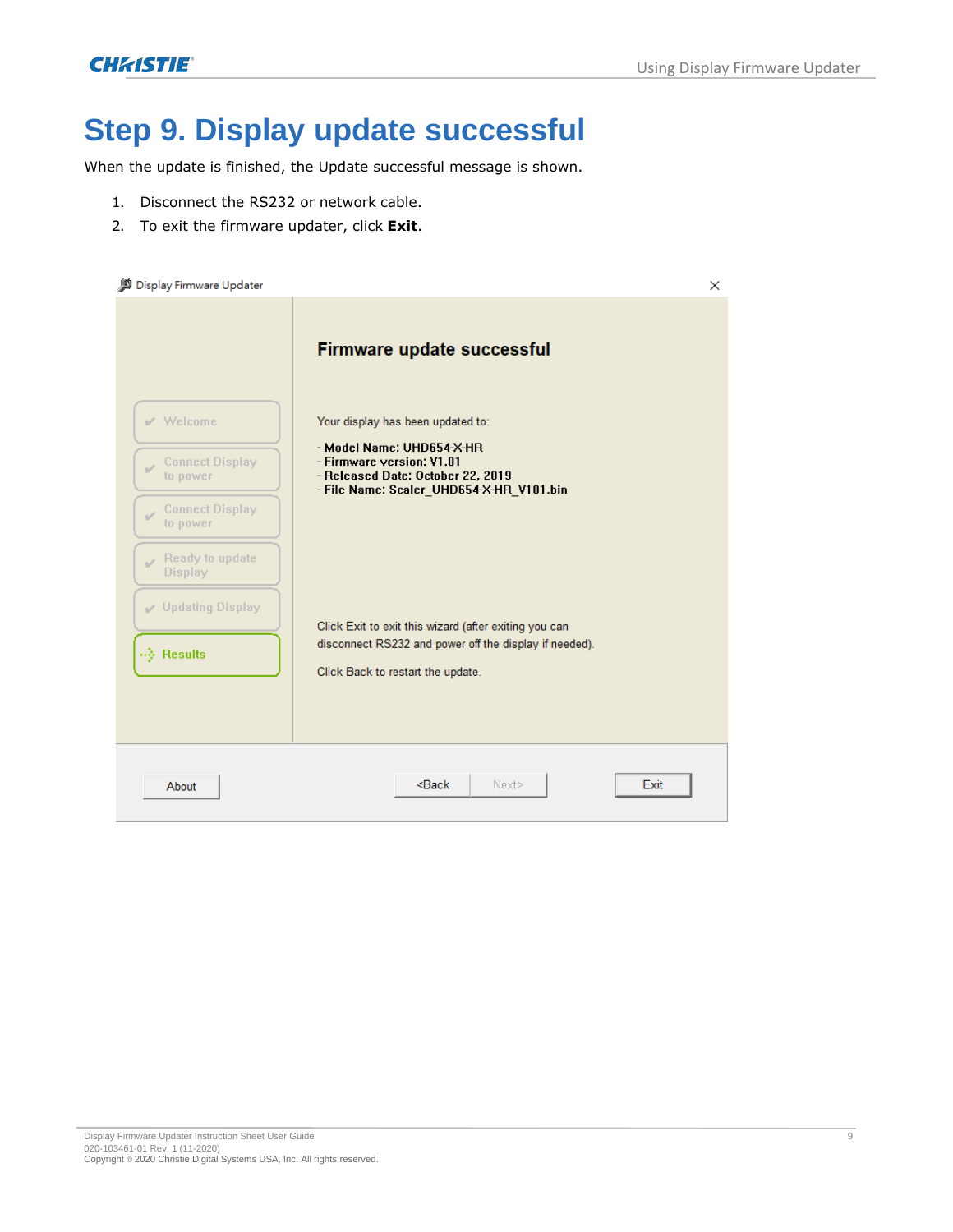# **Troubleshooting**

### **Display not found**

The firmware updater shows the Display not found page if:

- The RS232 or network cable is not correctly or securely connected to the display and computer.
- The display is not connected to a live electrical outlet.
- The display's RS232 baud rate is not set to 115200 bps.

If you see the Display not found message:

- 1. In the firmware updater, click **Back**.
- 2. Run all previous steps correctly.
- 3. To search for the display again, click **Next**.

#### Display Firmware Updater

|                                                       | <b>Error: Display not found</b>                                                                                                                                                                                                               |  |                |
|-------------------------------------------------------|-----------------------------------------------------------------------------------------------------------------------------------------------------------------------------------------------------------------------------------------------|--|----------------|
| a" Wellsome                                           | The wizard didn't find any connected updatable display.                                                                                                                                                                                       |  |                |
| Connect Display<br>o<br><b>In nower</b>               | To solve this problem:                                                                                                                                                                                                                        |  |                |
| <b>Connect Display</b><br>to this computer            | - Make sure that cables are correctly and securely connected between<br>the display and this computer.                                                                                                                                        |  |                |
| Ready to update<br>Display<br><b>Updating Display</b> | - Make sure the display's power cord is plugged into the display and to a<br>live electrical outlet.<br>- Make sure the display's RS232 baud rate is set to 115200 bps.<br>Click Back to retry the update, or click Exit to exit this wizard. |  |                |
|                                                       |                                                                                                                                                                                                                                               |  | <b>Results</b> |
|                                                       |                                                                                                                                                                                                                                               |  |                |
| About                                                 | Next<br><back<br>Exit</back<br>                                                                                                                                                                                                               |  |                |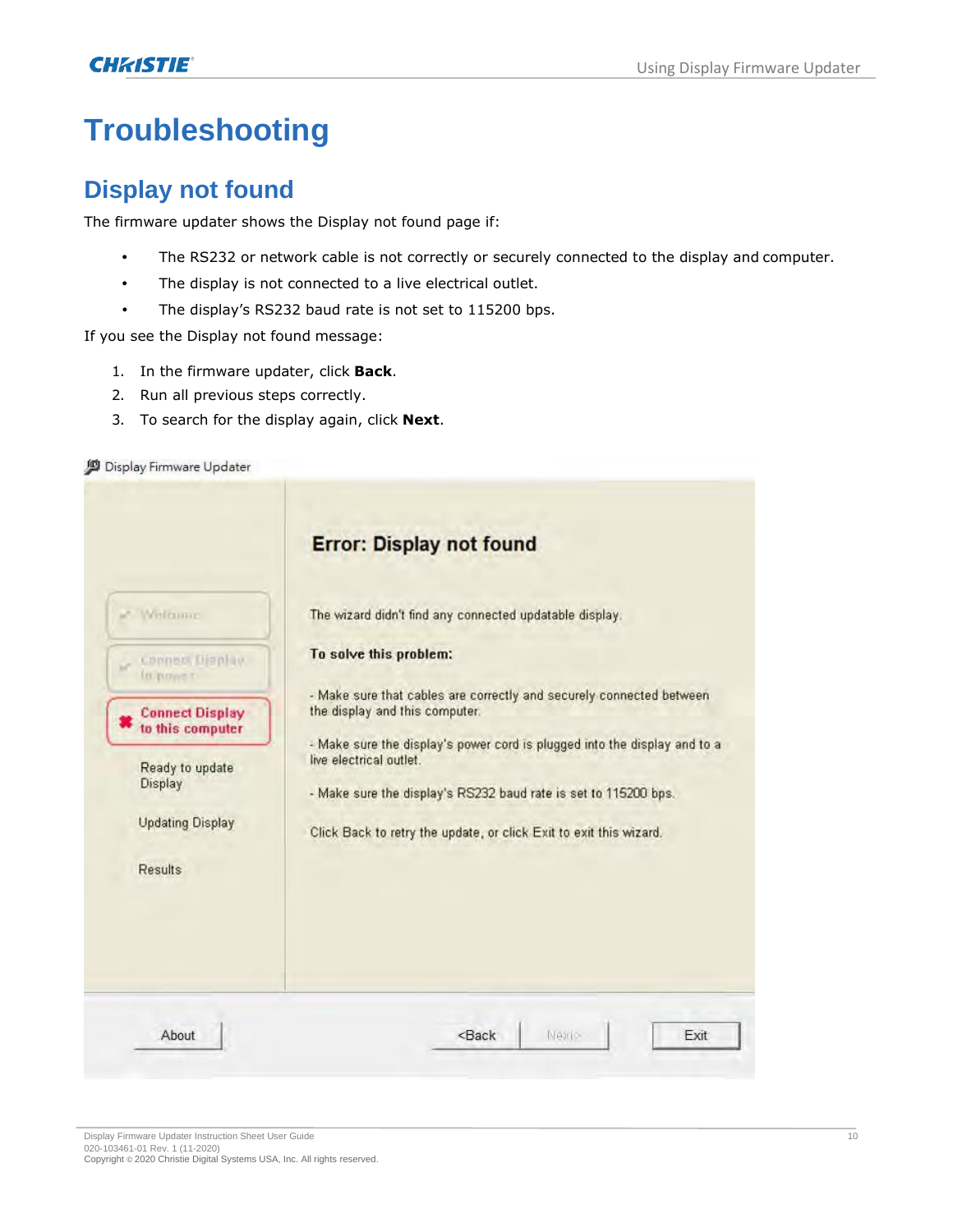### **Different model display found**

The firmware updater shows the Different model display found page if a display was found but it is a different model which does not match with the firmware update file.

To find out which model display you have:

- 1. Look at the label on the back of the display and make sure that the firmware is for the exact device model.
- 2. Click **Back** in the firmware updater and run all previous steps correctly.
- 3. To search the display again, click **Next**.

#### Display Firmware Updater

|                                                     | Warning: Different model display found                                                                                                                                               |
|-----------------------------------------------------|--------------------------------------------------------------------------------------------------------------------------------------------------------------------------------------|
| $\vee$ Welcome                                      | A Display (UHD654-X-HR) was found. The firmware you are trying<br>to load is for a different model than the firmware currently loaded.<br>This update is for Display (FHD554-XZ-HR). |
| <b>Connect Display</b><br>$\frac{1}{2}$<br>to power | To solve this problem:                                                                                                                                                               |
| <b>Connect Display</b><br>to this computer          | - To find out what model display you have, look at the label on the back or<br>bottom of the display.                                                                                |
| Ready to update<br>Display                          | $\Box$ Ignore this warning message. And click Next to continue.                                                                                                                      |
| <b>Updating Display</b><br><b>Results</b>           | Click Back to retry the update, or click Exit to exit this wizard.                                                                                                                   |
|                                                     |                                                                                                                                                                                      |
| About                                               | $Back$<br>Exit<br>Next>                                                                                                                                                              |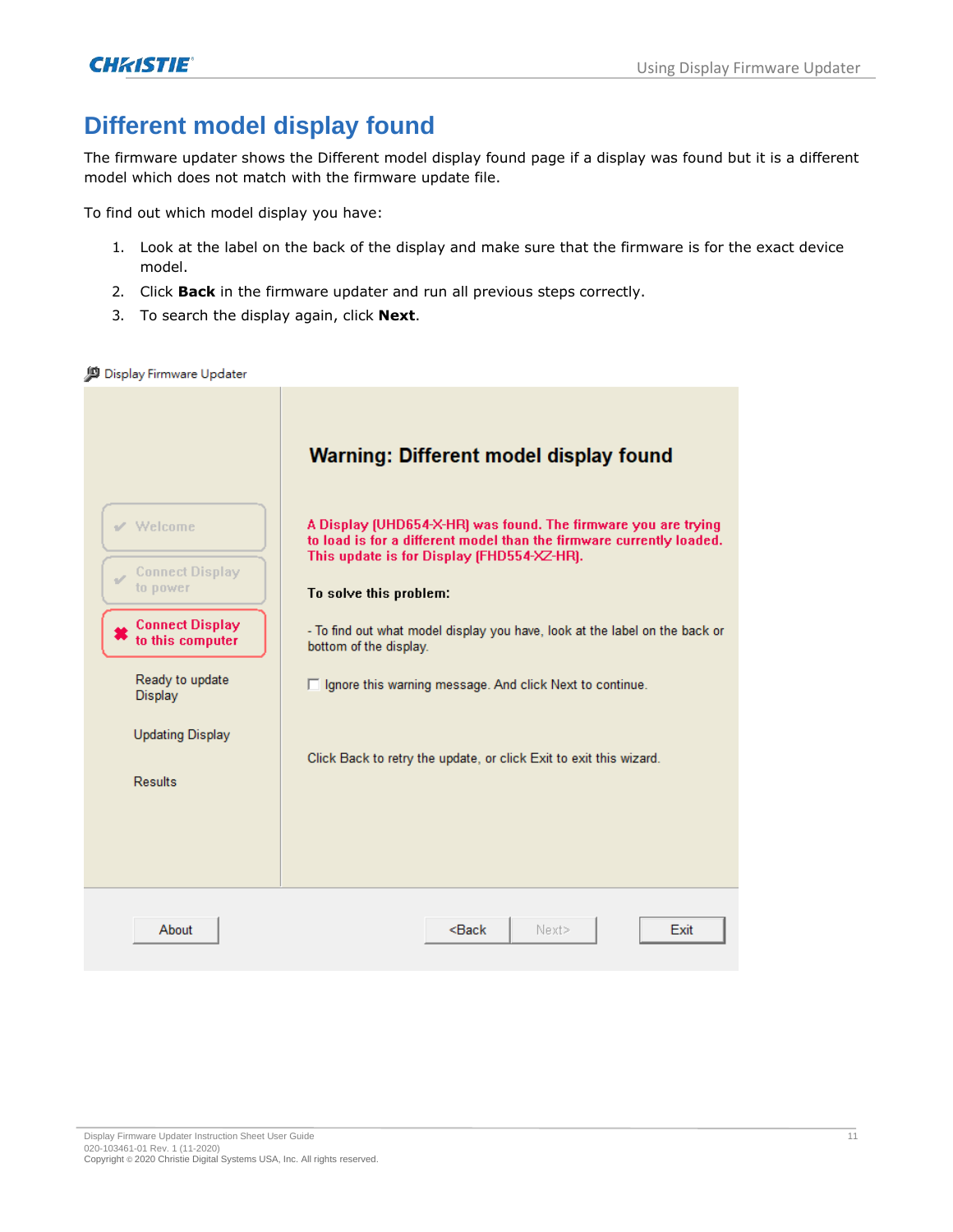### **Error during update**

During the update process, the firmware updater shows the Error during update page if:

- The RS232 or network cable is not connected correctly or securely to the display and computer.
- The display is not connected to a live electrical outlet.

If you see the Error during update message:

- 1. Reset the display.
- 2. Click **Back** in the firmware updater and run all previous steps correctly.
- 3. To search for the display again, click **Next**.

|                                            | <b>Error during update</b>                                                                             |  |                                   |
|--------------------------------------------|--------------------------------------------------------------------------------------------------------|--|-----------------------------------|
| - WEIrame                                  | A problem occurred during the update; the update may be                                                |  |                                   |
|                                            | incomplete. Your display may not operate correctly until you<br>successfully complete the update.      |  |                                   |
| Conners.<br>Disyant m                      | IMPORTANT! You must reset the display now before you try<br>again. To reset:                           |  |                                   |
| <b>Canneo Ulaplay</b><br>to this committee | - Power off the display.<br>- Unplug the display's power cord and then plug it back in.                |  |                                   |
|                                            |                                                                                                        |  | <b>HEAN to</b><br>upuate Distilay |
| Updating                                   | - Make sure that cables are correctly and securely connected<br>between the display and this computer. |  |                                   |
|                                            | - Make sure the display's power cord is plugged into a live electrical<br>outlet.                      |  |                                   |
| <b>Results</b>                             |                                                                                                        |  |                                   |
|                                            | Click Back to retry the update, or click Exit to exit this wizard.                                     |  |                                   |
|                                            |                                                                                                        |  |                                   |
|                                            |                                                                                                        |  |                                   |
|                                            |                                                                                                        |  |                                   |